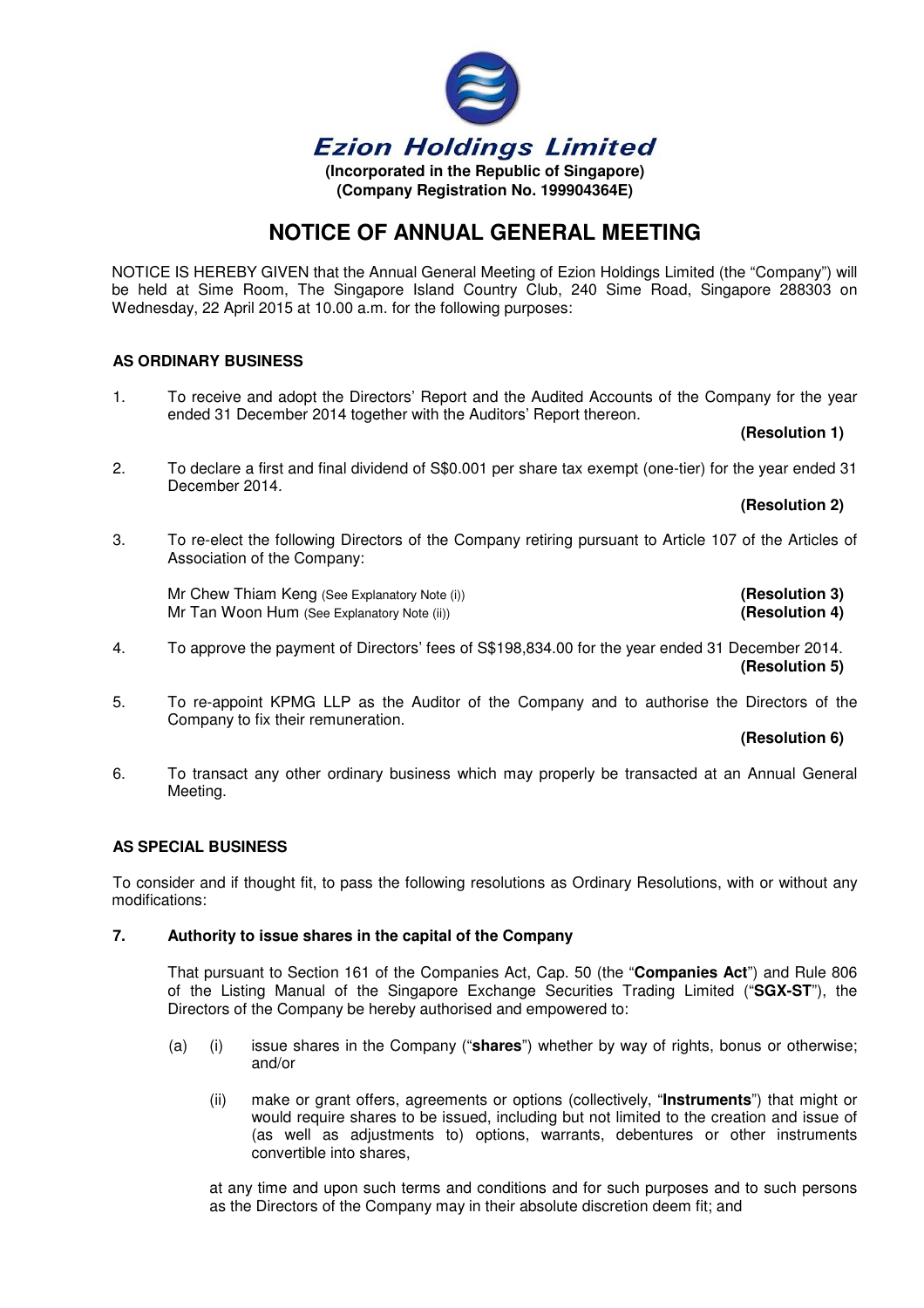(b) (notwithstanding the authority conferred by this Resolution may have ceased to be in force) issue shares in pursuance of any Instruments made or granted by the Directors of the Company while this Resolution was in force,

provided that:

- (1) the aggregate number of shares to be issued pursuant to this Resolution (including shares to be issued in pursuance of the Instruments, made or granted pursuant to this Resolution) shall not exceed fifty per centum (50%) of the total number of issued shares (excluding treasury shares) in the capital of the Company (as calculated in accordance with sub-paragraph (2) below), of which the aggregate number of shares to be issued other than on a pro rata basis to existing shareholders of the Company shall not exceed twenty per centum (20%) of the total number of issued shares (excluding treasury shares) in the capital of the Company (as calculated in accordance with sub-paragraph (2) below);
- (2) (subject to such calculation as may be prescribed by the SGX-ST) for the purpose of determining the aggregate number of shares that may be issued under sub-paragraph (1) above, the total number of issued shares (excluding treasury shares) shall be based on the total number of issued shares (excluding treasury shares) in the capital of the Company at the time of the passing of this Resolution, after adjusting for:
	- (a) new shares arising from the conversion or exercise of any convertible securities;
	- (b) new shares arising from exercising share options or vesting of share awards which are outstanding or subsisting at the time of the passing of this Resolution, provided the options or awards were granted in compliance with Part VIII of Chapter 8 of the Listing Manual; and
	- (c) any subsequent bonus issue, consolidation or subdivision of shares;
- (3) in exercising the authority conferred by this Resolution, the Company shall comply with the provisions of the Listing Manual of the SGX-ST for the time being in force (unless such compliance has been waived by the SGX-ST) and the Articles of Association of the Company; and
- (4) unless revoked or varied by the Company in a general meeting, such authority shall continue in force until the conclusion of the next Annual General Meeting of the Company or the date by which the next Annual General Meeting of the Company is required by law to be held, whichever is earlier.

(See Explanatory Note (iii))

#### **(Resolution 7)**

## **8. Authority to issue shares under the Ezion Employee Share Plan**

That the Directors of the Company be hereby authorised to offer and grant awards ("**Awards**") in accordance with the provisions of the Ezion Employee Share Plan (the "**Plan**") and to allot and issue or deliver from time to time such number of fully-paid shares as may be required to be issued or delivered pursuant to the vesting of the Awards under the Plan, provided that:-

- (i) the aggregate number of shares to be issued pursuant to the Plan shall not exceed three pointfive per cent (3.5%) of the total issued share capital of the Company as at 31 March 2008; and
- (ii) the aggregate number of shares to be issued pursuant to the Plan, when added to the number of shares issued and issuable in respect of such Awards and other shares issued and/or issuable under other share-based incentive schemes of the Company, shall not exceed fifteen per cent (15%) of the total number of the issued shares (excluding treasury shares) in the capital of the Company from time to time and that such authority shall, unless revoked or varied by the Company in a general meeting, continue in force until the conclusion of the next Annual General Meeting of the Company or the date by which the next Annual General Meeting of the Company is required by law to be held, whichever is earlier.

(See Explanatory Note (iv))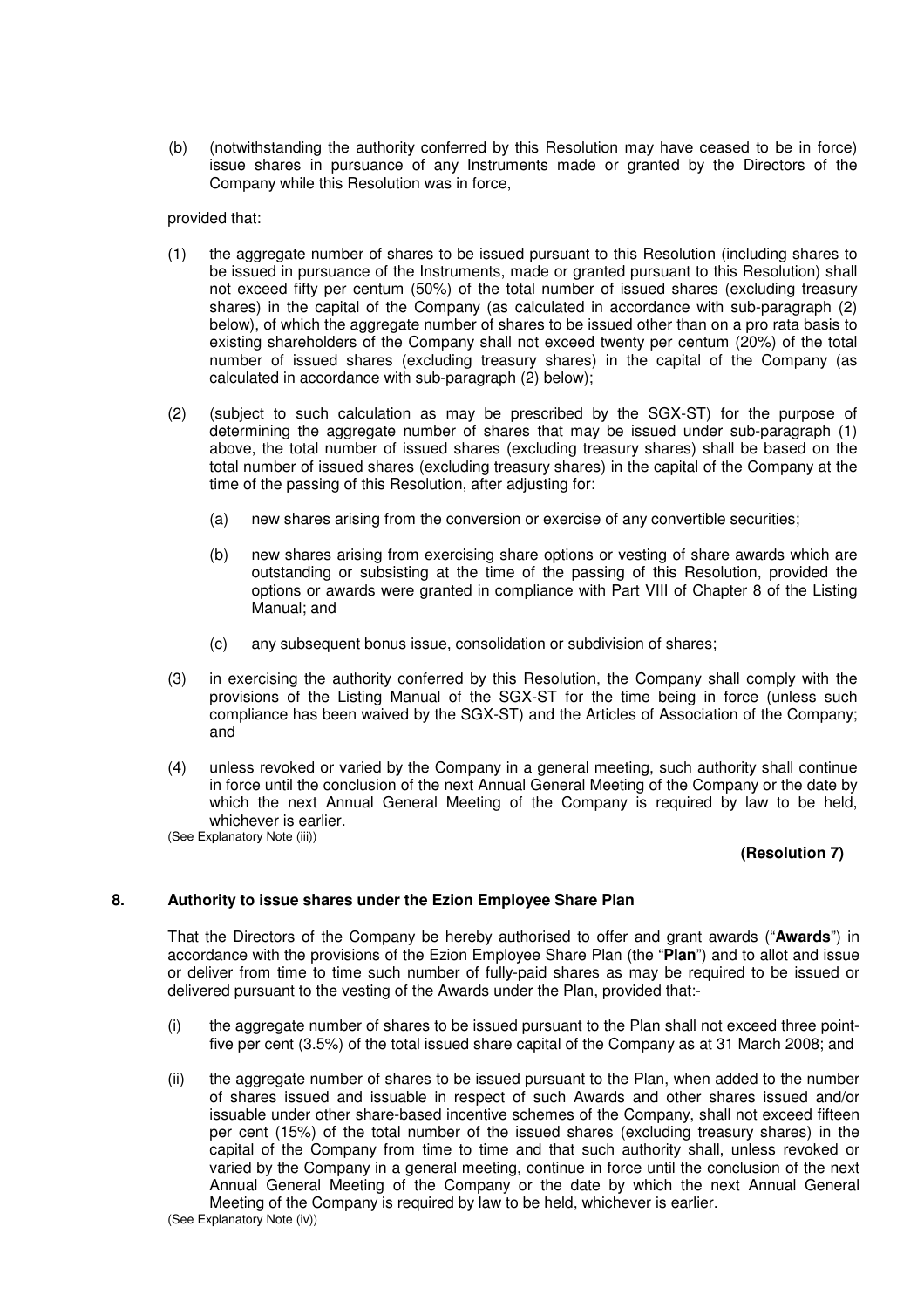## **(Resolution 8)**

## **9. Authority to issue shares under the Ezion Employee Share Option Scheme**

That the Directors of the Company be hereby authorised and empowered to offer and grant options in accordance with the rules of the Ezion Employee Share Option Scheme ("the **Scheme**") and to issue from time to time such number of shares in the capital of the Company as may be required to be issued pursuant to the exercise of options granted by the Company under the Scheme, whether granted during the subsistence of this authority or otherwise, provided always that the aggregate number of additional ordinary shares to be issued pursuant to the Scheme, when added to the number of shares issued and issuable in respect of such Scheme and other shares issued and/or issuable under other share-based incentive schemes of the Company, shall not exceed fifteen per centum (15%) of the total number of issued shares (excluding treasury shares) in the capital of the Company from time to time and that such authority shall, unless revoked or varied by the Company in a general meeting, continue in force until the conclusion of the next Annual General Meeting of the Company or the date by which the next Annual General Meeting of the Company is required by law to be held, whichever is earlier. (See Explanatory Note (v))

## **(Resolution 9)**

## **10**. **Renewal of Share Buyback Mandate**

#### That:

- (a) for the purposes of Sections 76C and 76E of the Companies Act, and such other laws and regulations as may for the time being be applicable, approval be and is hereby given for the exercise by the Directors of the Company of all the powers of the Company to purchase or otherwise acquire issued ordinary shares in the share capital of the Company ("**Shares**") not exceeding in aggregate the Prescribed Limit (as hereafter defined), at such price(s) as may be determined by the Directors from time to time up to the Maximum Price (as hereafter defined), whether by way of:
	- (i) on-market share purchases ("**Market Purchase**"), transacted on the **SGX-ST**; and/or
	- (ii) off-market share purchases ("**Off-Market Purchase**") (if effected otherwise than on the SGX-ST) in accordance with an equal access scheme(s) as may be determined or formulated by the Directors as they may consider fit, which scheme(s) shall satisfy all the conditions prescribed by the Companies Act, and otherwise in accordance with all other laws, regulations and rules of the SGX-ST as may for the time being be applicable (the "**Share BuyBack Mandate**");
- (b) any Share that is purchased or otherwise acquired by the Company pursuant to the Share Buy-Back Mandate shall, at the discretion of the Directors, either be cancelled or held in treasury and dealt with in accordance with the Companies Act;
- (c) unless varied or revoked by the Company in general meeting, the authority conferred on the Directors pursuant to the Share Buy-Back Mandate may be exercised by the Directors at any time and from time to time during the period commencing from the passing of this Ordinary Resolution and the expiring on the earlier of:
	- (i) the date on which the next annual general meeting of the Company is held or required by law to be held;
	- (ii) the date on which the Share Buy-Backs are carried out to the full extent mandated; or
	- (iii) the date on which the authority contained in the Share Buy-Back Mandate is varied or revoked;
- (d) in this Resolution: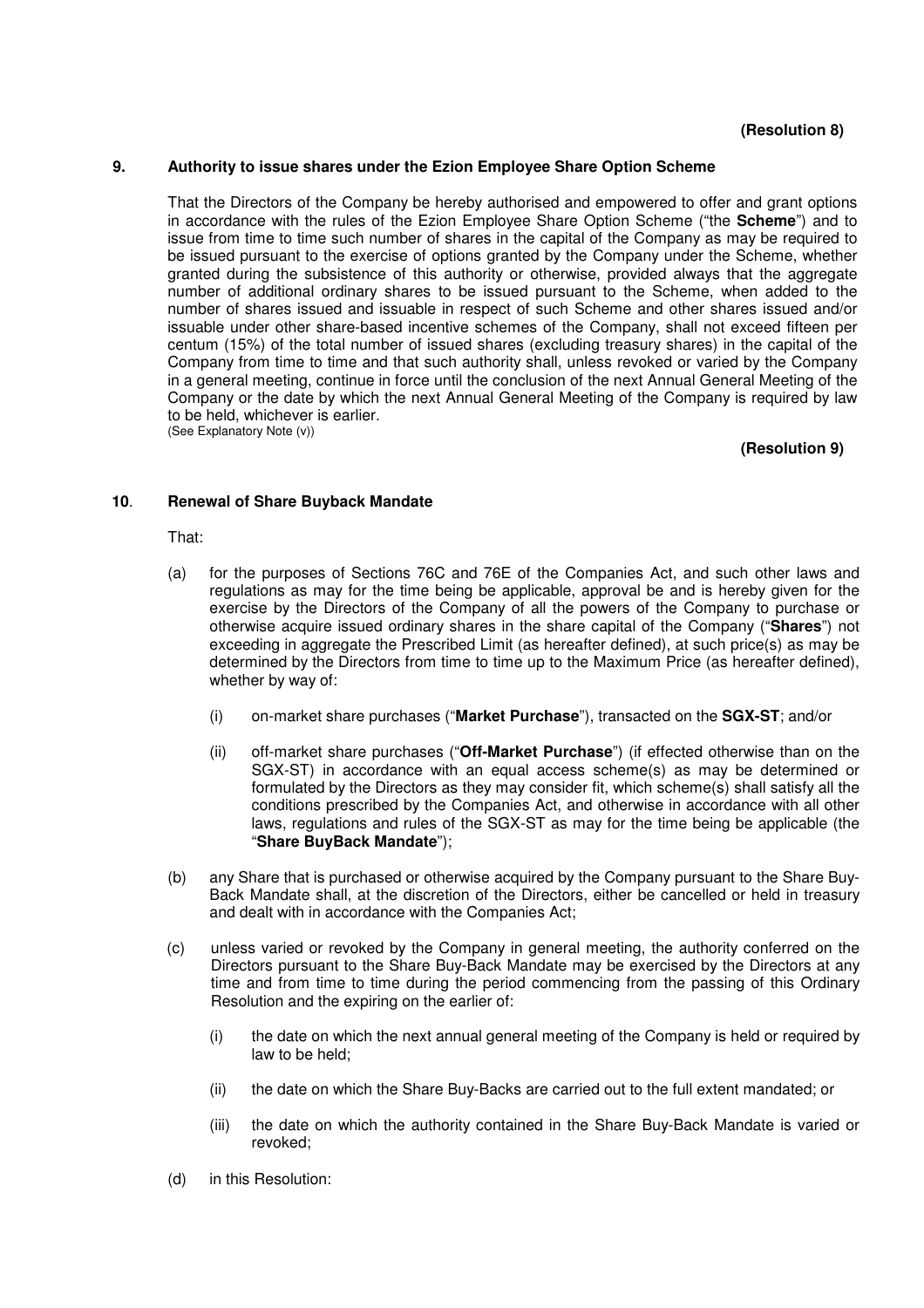"**Prescribed Limit**" means ten per cent. (10%) of the total issued ordinary share capital of the Company as at the date of passing of this Ordinary Resolution, unless the Company has effected a reduction of the share capital of the Company in accordance with the applicable provisions of the Companies Act, at any time during the Relevant Period, in which event the total issued ordinary share capital of the Company shall be taken to be the amount of the issued ordinary share capital of the Company as altered (excluding any treasury shares);

"**Relevant Period**" means the period commencing from the date on which the last Annual General Meeting of the Company was held and expiring on the date of the next Annual General Meeting of the Company is held or is required by law to be held, whichever is the earlier, after the date of this Ordinary Resolution;

 "**Maximum Price**" in relation to a Share to be purchased, means an amount (excluding brokerage, stamp duties, applicable goods and services tax and other related expenses) not exceeding:

- (i) in the case of a Market Purchase, 105% of the Average Closing Price;
- (ii) in the case of an Off-Market Purchase, 120% of the Highest Last Dealt Price, where:

"**Average Closing Price**" means the average of the closing market prices of a Share over the last five (5) Market Days, on which transactions in the Shares were recorded, immediately preceding the date of making the Market Purchase or, as the case may be, the day of the making of an offer pursuant to the Off-Market Purchase, and deemed to be adjusted for any corporate action that occurs after the relevant five (5) Market Days;

"**Day of the making of the offer**" means the day on which the Company announces its intention to make an offer for the purchase of Shares from the shareholders of the Company, stating the purchase price (which shall not be more than the Maximum Price calculated on the foregoing basis) for each Share and the relevant terms of the equal access scheme for effecting the Off- Market Purchase; and

"**Highest Last Dealt Price**" means the highest price transacted for a Share as recorded on the Market Day on which there were trades in the Shares immediately preceding the day of the making of the offer pursuant to the Off-Market Purchase; and

"**Market Day**" means a day on which the SGX-ST is open for trading in securities;

(e) the Directors of the Company and/or any of them be and are hereby authorised to complete and do all such acts and things (including, without limitation, executing such documents as may be required) as they may consider desirable, expedient or necessary to give effect to the transactions contemplated by this Resolution. (See Explanatory Note (vi))

# **(Resolution 10)**

By Order of the Board

Lim Ka Bee **Secretary** Singapore, 7 April 2015

#### **Explanatory Notes:**

- (i) Mr Chew Thiam Keng is also currently the Chief Executive Officer of the Company. Detailed information on Mr Chew can be found under the sections entitled "Board of Directors" and "Corporate Governance Report" in the Annual Report.
- (ii) Mr Tan Woon Hum will, upon re-election as a Director of the Company, remain as Chairman of the Nominating Committee, member of the Audit Committee and the Remuneration Committee and will be considered independent. Detailed information on Mr Tan can be found under the sections entitled "Board of Directors" and "Corporate Governance Report" in the Annual Report.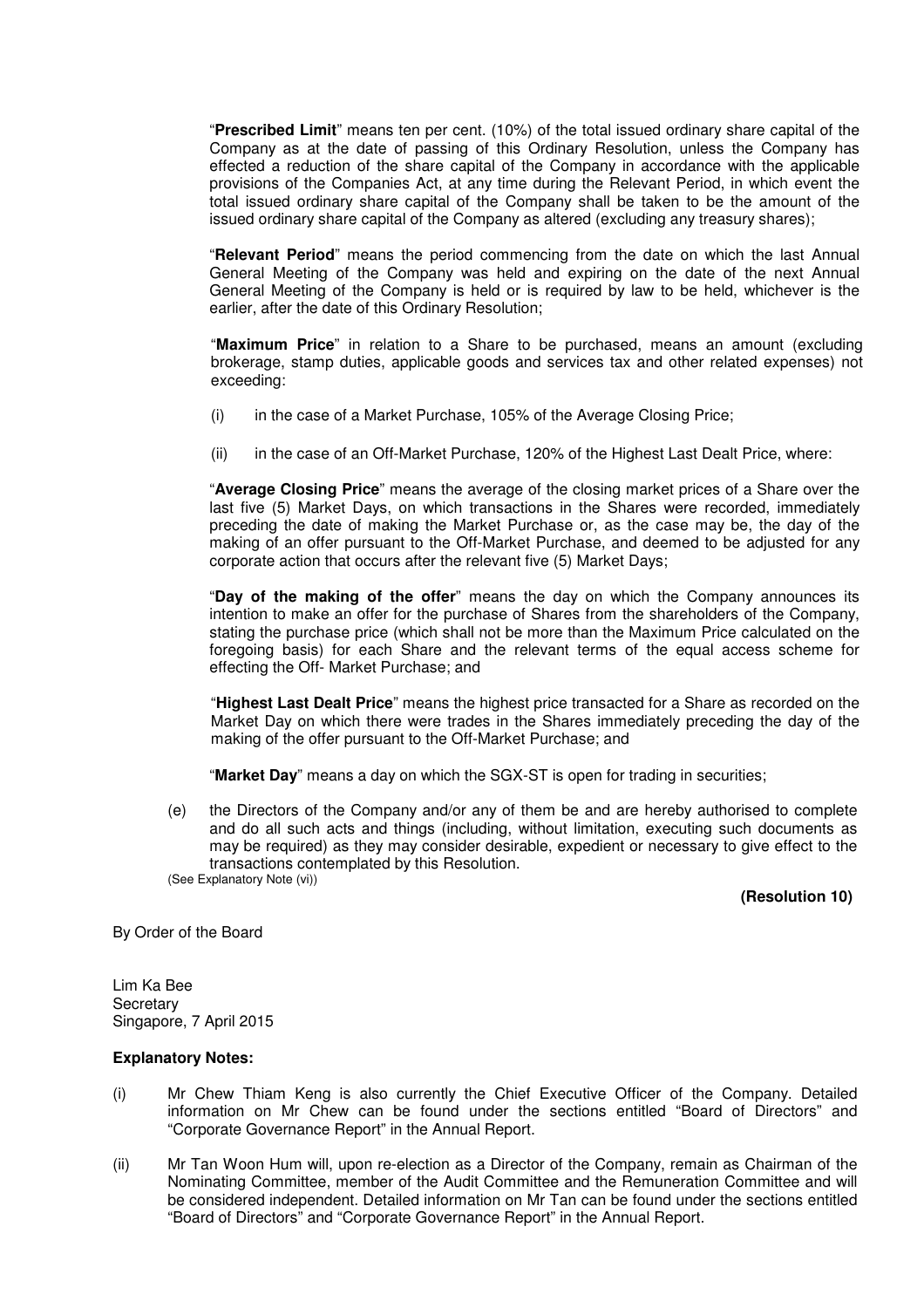(iii) Resolution 7, if passed, will empower the Directors of the Company, effective until the conclusion of the next Annual General Meeting of the Company, or the date by which the next Annual General Meeting of the Company is required by law to be held or such authority is varied or revoked by the Company in a general meeting, whichever is the earlier, to issue shares, make or grant Instruments convertible into shares and to issue shares pursuant to such Instruments, up to a number not exceeding, in total, 50% of the total number of issued shares (excluding treasury shares) in the capital of the Company, of which up to 20% may be issued other than on a pro-rata basis to shareholders.

For determining the aggregate number of shares that may be issued, the total number of issued shares (excluding treasury shares) will be calculated based on the total number of issued shares (excluding treasury shares) in the capital of the Company at the time this Ordinary Resolution is passed after adjusting for new shares arising from the conversion or exercise of any convertible securities or share options or vesting of share awards which are outstanding or subsisting at the time when this Ordinary Resolution is passed and any subsequent bonus issue, consolidation or subdivision of shares.

- (iv) Resolution 8 is to authorise the Directors to offer and grant Awards under the Plan and to allot and issue shares pursuant to the vesting of Awards under the Plan, provided that the number of shares issued and issuable in respect of such Awards:-
	- (a) shall not exceed three point-five per cent (3.5%) of the total issued share capital of the Company as at 31 March 2008; and
	- (b) the aggregate number of shares to be issued pursuant to the Plan, when added to the number of shares issued and issuable in respect of such Awards and other shares issued and/or issuable under other share-based incentive schemes of the Company, shall not exceed fifteen per cent (15%) of the issued shares of the Company from time to time.

Based on the issued share capital of the Company as at 31 March 2008, the total number of shares, which may be issued or issuable in respect of such Awards, is 22,539,230 shares.

- (v) Resolution 9, if passed, will empower the Directors of the Company, effective until the conclusion of the next Annual General Meeting of the Company, or the date by which the next Annual General Meeting of the Company is required by law to be held or such authority is varied or revoked by the Company in a general meeting, whichever is the earlier, to issue shares in the Company pursuant to the exercise of options granted or to be granted under the Scheme up to a number not exceeding in aggregate, when added to the number of shares issued and issuable in respect of such Awards and other shares issued and/or issuable under other share-based incentive schemes of the Company, fifteen per centum (15%) of the total number of issued shares (excluding treasury shares) in the capital of the Company from time to time.
- (vi) Resolution 10 is to renew the mandate to permit the Company to purchase or acquire issued ordinary shares in the capital of the Company on the terms and subject to the conditions of the Resolution. The actual amount of funding required for the Company to purchase or acquire its ordinary shares, and the impact on the Company's financial position, cannot be ascertained as at the date of this Notice as these will depend on the number of ordinary shares purchased or acquired and the price at which such ordinary shares were purchased or acquired.

The illustrative financial effects of the purchase or acquisition of such ordinary shares by the Company pursuant to the proposed Share Buyback Mandate on the audited financial accounts of the Group and the Company for the financial year ended 31 December 2014 are set out in greater detail in the Appendix, which is enclosed together with this Notice.